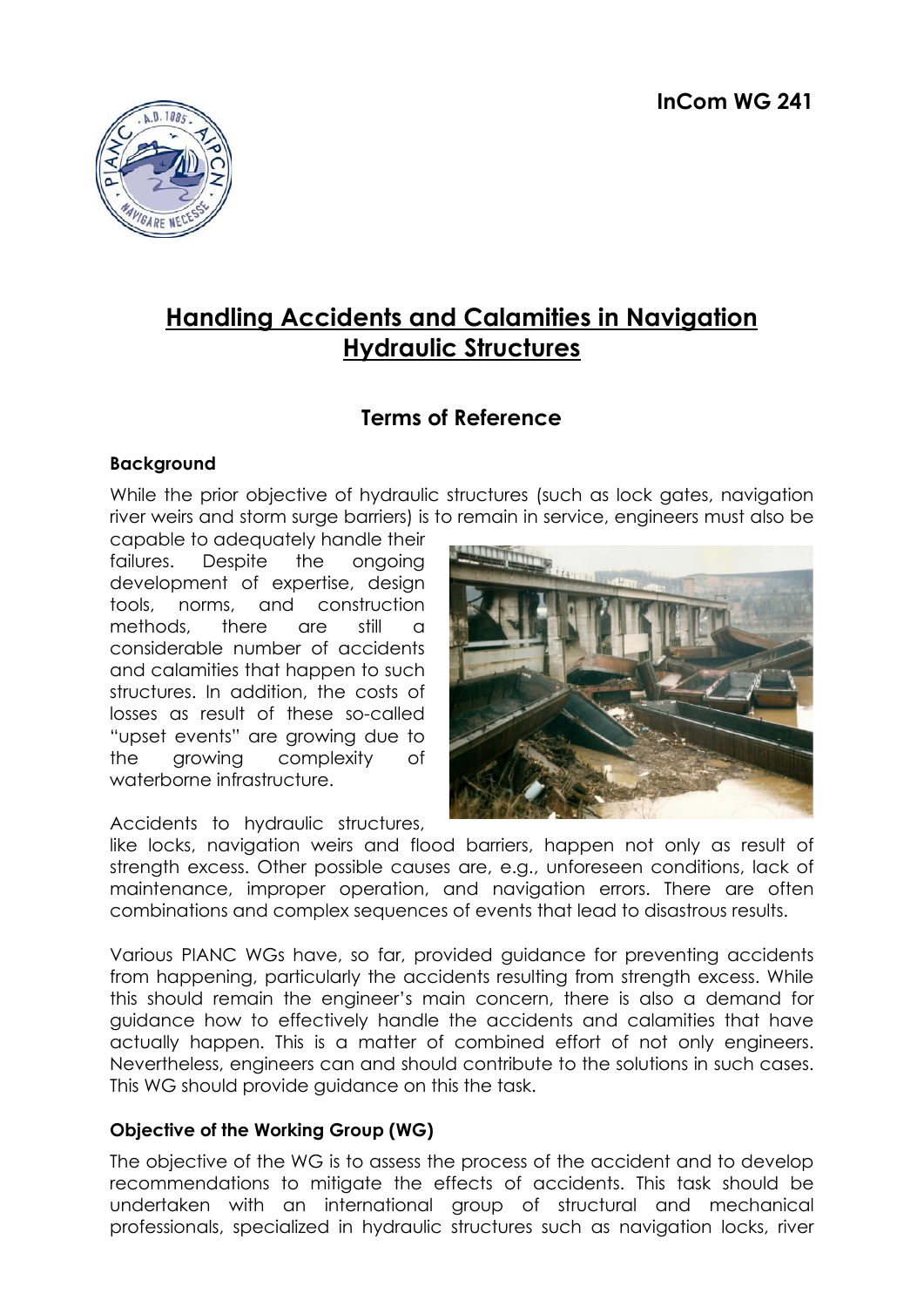navigation weirs, shipyard docks, flood and tide barriers. Let the group collect, assess and systemize the existing know-how on handling accidents and calamities in such structures, including failure mechanisms and their influence on an effective handling. The causes for such accidents, such as unforeseen conditions, lack of maintenance, improper operation and navigation errors have to be evaluated. The know-how should be focused on engineering aspects, but with a strong correlation to the multi-task and multi-disciplinary actions to be taken after accidents. These actions can be optimized if the route cause of the accident is taken into account. Depending on the WG's expertise, other than engineering issues may also be addressed.

### **Earlier reports to be reviewed**

Unlike preventing, the handling actual accidents and calamities has not yet been systematically addressed by a PIANC WG. Nevertheless, specific aspects of this issue might have been handled in other contexts in the reports of diverse previous WGs.

The newly established WG is encouraged to review existing reports, particularly:

- WG 112: Mitigation of Tsunami Disasters in Ports;
- WG 119 Inventory of inspection and underwater repair techniques of navigation structures (concrete, masonry, and timber) both underwater and in-the dry
- WG 137: Navigation Structures their Role within Flood Defense Systems;
- WG 151: Design of Lock Gates for Ship Collision;
- WG 155: Ship Behavior in Locks and Approaches;
- WG 175: A Practical Guide to Environmental Risk Management for Navigation Infrastructure Projects;
- WG 192: Developments in the Automation and Remote Operation of Locks and Bridges;
- TG 193: Resilience of the Maritime and Inland Waterborne Transport Systems.

and also the ongoing Working Groups:

- WG 182 Underwater acoustic imaging of waterborne transport infrastructure
- WG 199 Health monitoring for port and waterway structures
- WG 215 Accidental impact of ships on fixed structures Update of InCom WG 19
- WG 233 Inspection, maintenance, and repair of waterfront facilities

In addition, appropriate authoritative literature from the countries of the WG members should be consulted. The WG should also consider reviewing a number of actual accidents and calamities in navigation hydraulic structures, their investigation reports (e.g. by Boards of Investigations in the USA), and evaluation reports of the recovery from the damage.

### **Final product**

The final product of the WG should be a comprehensive report that offers guidelines for an approach to handling accidents and calamities in navigation hydraulic structures. Such approach should be careful and effective. The report should draw clear distinctions between emergencies and regular procedures in face of a calamity, describing the factual and legal conditions for the use of both. The report should by no means be received by the engineering community as imposing bureaucratic or other limits to the intended handling methods. It must rather provide awareness of the consequences of different approaches; and recommend good practices.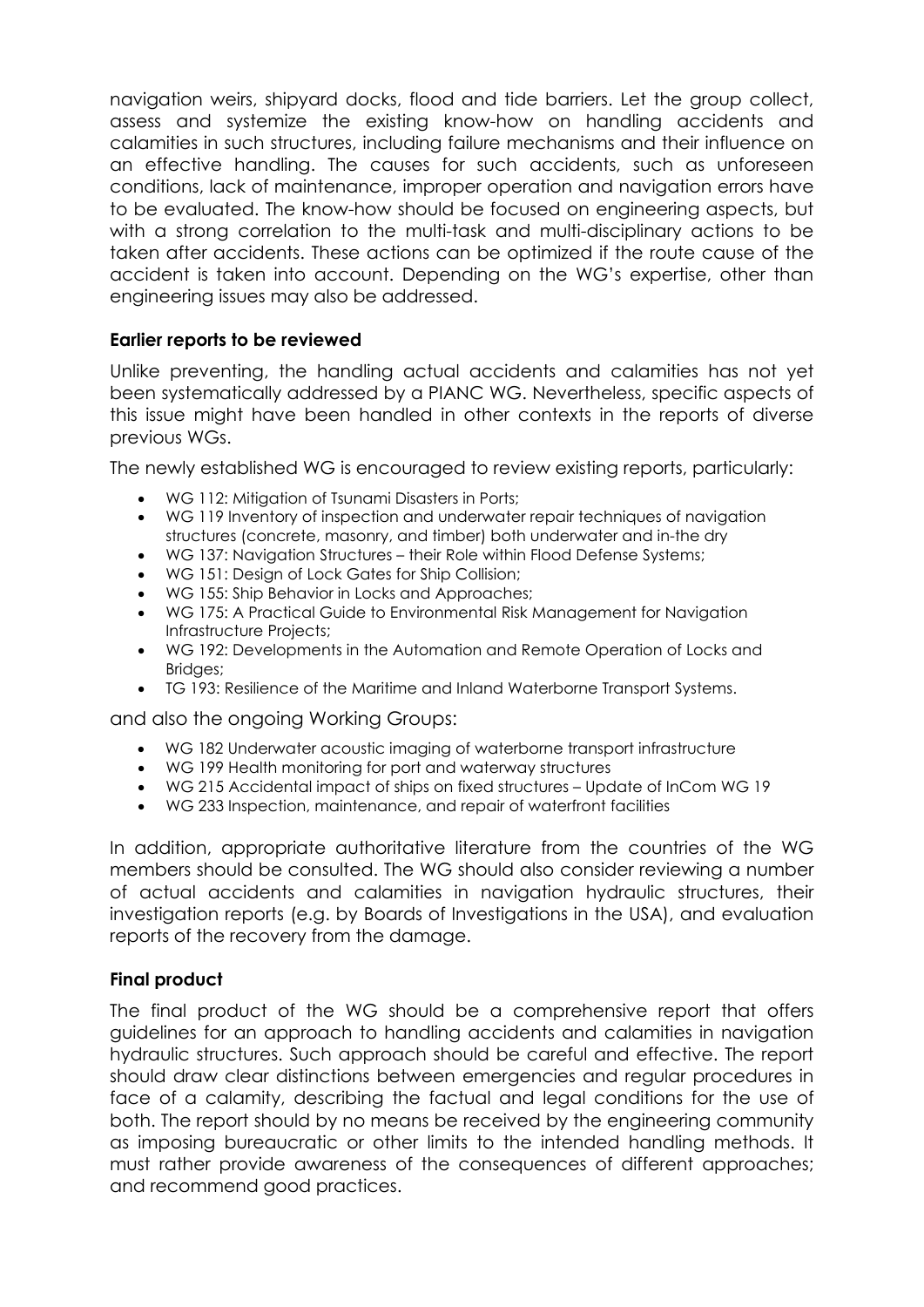Below are the main points to be addressed by the WG, along with some notes that may help to streamline the discussion:

- 1. Context and classification of accidents:
	- As far as helpful to activate appropriate procedures, do not bureaucratize;
	- Keep it simple, there is normally no time to loose.
- 2. Identifying and reducing the risks:
	- Although the subject is handling accidents that actually happen (i.e. not preventing them from happening), some general references to risk assessment are desired.
	- Focus on construction, operation, maintenance, not (only) the strength of structure;
- 3. Investigation of accidents:
	- When, by whom, and how deep? Relation with classification of accidents.
	- Knowledgeable, interdisciplinary, impartial, specific, detailed, …
	- Why the design did not prevent the accident from happening?
- 4. Handling life safety risks:
	- Life safety as an absolute priority.
	- Approach is widely used (risk assessment): in design, operation, maintenance, …
- 5. Recovering from the damage:
	- Differences from 'routine' projects.
	- Discuss (further develop?) the "fish diagram" (see drawing next page), proposing a command structure: who is managing what and when.
- 6. Evaluation and lessons learned:
	- Focus on the process of handling, do not repeat the investigation;
	- When, by whom, how deep? Distance from the "issues of the day".



# "FISH DIAGRAM":

Source: R.A. Daniel, T.M. Paulus, Lock Gates and Other Closures in Hydraulic Projects, Butterworth-Heinemann, Oxford UK, Cambridge MA, 2019.

How the timescale can be managed must be discussed by the WG because in some cases it can be a very long time before any lessons learned are made public. This in itself can create risk such as in the case of fatigue failure in metal components that